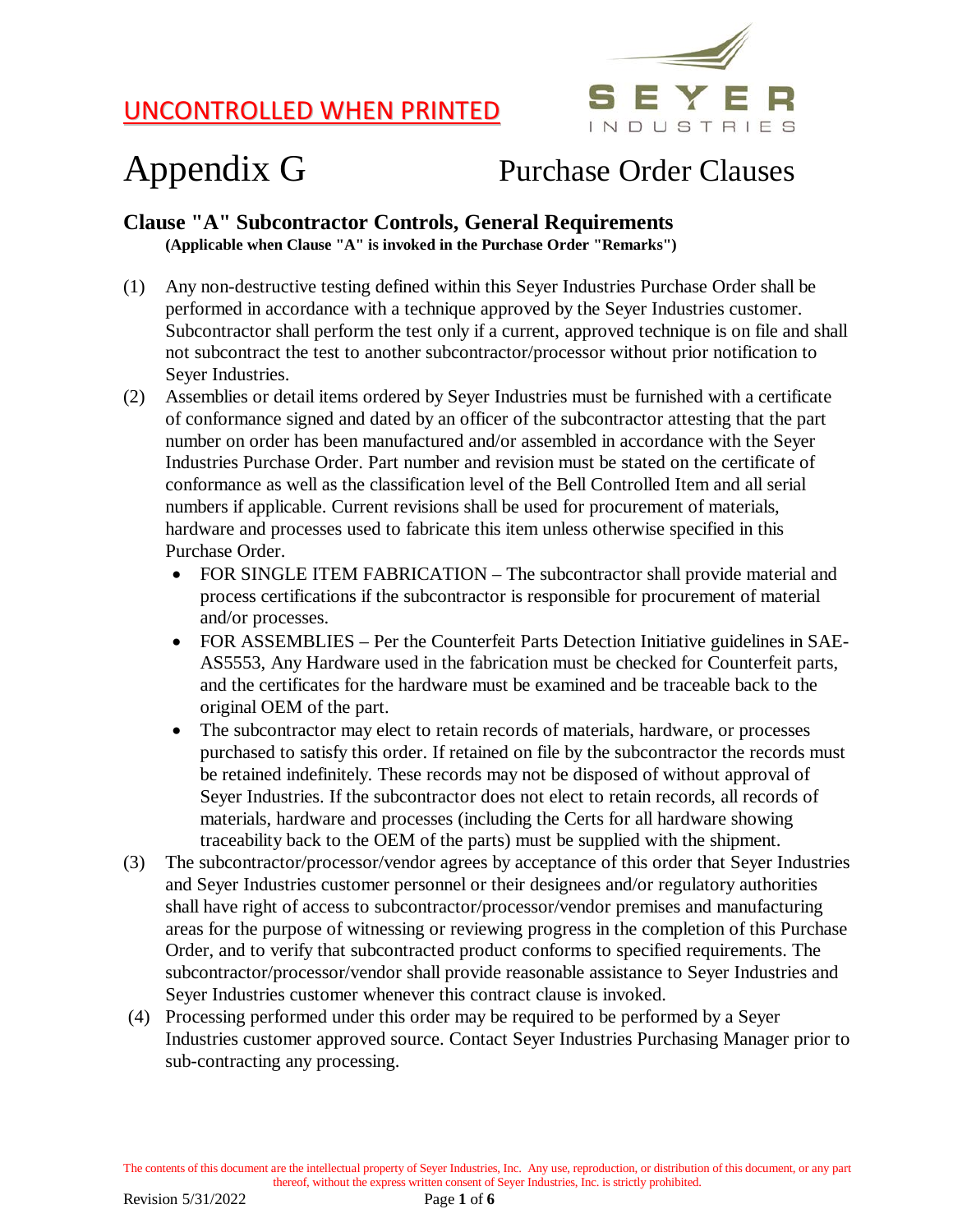

# Appendix G Purchase Order Clauses

## **Clause "A" Subcontractor Controls, General Requirements (continued)**

- (5) Removed.
- (6) Supplier shall notify Seyer Industries of any proposed changes to product or process definitions, including any changes of manufacturing location and changes of suppliers prior to the implementation of any changes. Any changes will be subject to the approval of Supplier Industries.
- (7) Supplier shall flow down all applicable clauses of this purchase document, including any requirements for key characteristics, to any sub-tier suppliers.
- (8) Supplier shall notify Seyer Industries if any product that is found to be nonconforming prior to shipment to Seyer Industries. Nonconforming product is subject to approval of Seyer Industries or Seyer Industries customer.
- (9) Supplier shall conform to the requirements of DFARS 252.246-7007 "Contractor Counterfeit Electronic Part Detection and Avoidance System" and DFARS 252.246-7008 "Sources of Electronic Parts" when procuring/supplying electronic parts; or end-items, parts, or assemblies containing electronic parts.
- (10) Unless otherwise noted on the Purchase Order, supplier shall comply with the requirements of DFARS 252.225-7009 Restriction on Acquisition of Certain Articles Containing Specialty Metals and supplier must flow down this requirement to all sub contractors that will be providing these products.
- (11) Supplier shall follow FOD prevention practices as outlined in AS 9146 or NAS 412.
- (12) Supplier is not permitted to take photographs of any parts, drawings, or documents unless photographs will be stored and transmitted only via secure methods and only used for this purchase order.
- (13) For first time builds or configuration change, supplier shall provide a full AS9102 First Article Inspection Report with the parts at time of shipment to Seyer. For repeat builds, supplier to provide dimensional reports, processing certs, and material certs.
- (14) Supplier shall meet all applicable ITAR, MLA, MA, TAA, and EAR requirements.
- (15) Supplier shall maintain proper DPD controls, and for all Boeing designed MBD parts supplier shall comply with the requirements within D6-51991.
- (16) Approval of proofs, masking aids, or other supplier drawings or shop aids does not absolve the supplier of the responsibility to conform to originally supplied data. Quality acceptance will still be based on the Purchase Order and customer supplied drawings/models.

### **Clause "B" Raw Material and Hardware Controls, General Requirements (Applicable when Clause "B" is invoked in the Purchase Order "Remarks")**

(1) Unless a specific revision is requested, this Seyer Industries Purchase Order requests materials or hardware to be furnished in accordance with the most current revision available.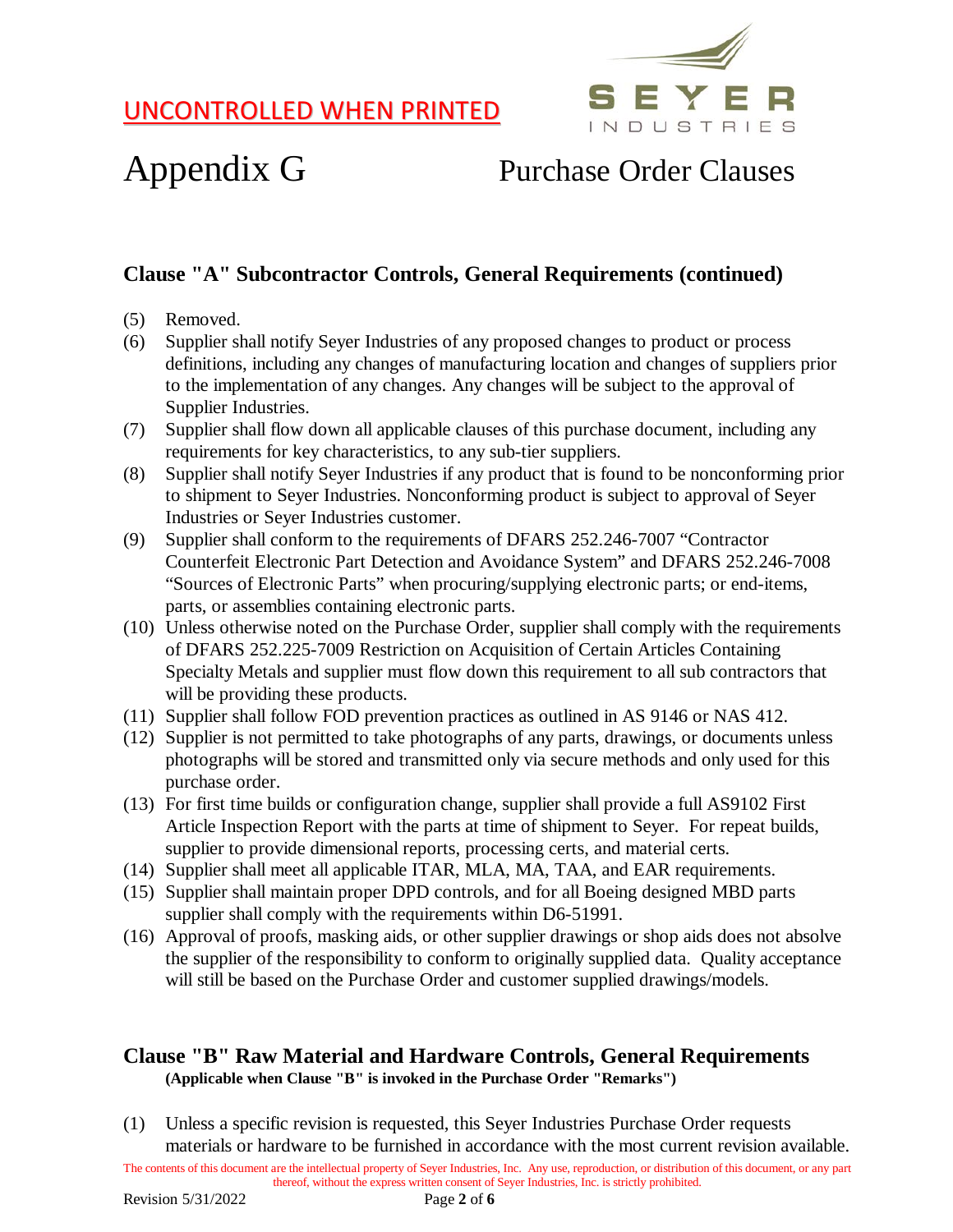

# Appendix G Purchase Order Clauses

Per the Counterfeit Parts Detection Initiative guidelines in SAE-AS5553, All Hardware items must be checked for Counterfeit parts, and the certificates for the hardware must be examined and be traceable back to the original OEM of the part. Certifications shall be provided with each shipment attesting to the revision level of product furnished, as well as to the traceability back to the OEM for all hardware.

- a) In the event we are supplied proven counterfeit parts by a subcontractor or distributor, said subcontractor or distributor will be held accountable for all costs associated with the recovery and replacement of the counterfeit parts provided to Seyer Industries.
- (2) When this Seyer Industries Purchase Order is identified to be for a Bell "Controlled Item", the raw material suppler shall provide clear and complete certification of raw materials with certification documents clearly identified with the classification of the Controlled Item. Certifications shall also include heat lot, x-ray number and serialization as applicable.
- (3) The subcontractor/processor/vendor agrees by acceptance of this order that Seyer Industries and Seyer Industries customer personnel or their designees and/or regulatory authorities shall have right of access to subcontractor/processor/vendor premises and manufacturing areas for the purpose of witnessing or reviewing progress in the completion of this Purchase Order, and to verify that subcontracted product conforms to specified requirements. The subcontractor/processor/vendor shall provide reasonable assistance to Seyer Industries and Seyer Industries customer whenever this contract clause is invoked.
- (4) The vendor shall retain production records of product ordered indefinitely. These records may not be disposed of without approval of Seyer Industries.
- (5) Supplier shall conform to the requirements of DFARS 252.246-7007 "Contractor Counterfeit Electronic Part Detection and Avoidance System" and DFARS 252.246-7008 "Sources of Electronic Parts" when procuring/supplying electronic parts; or end-items, parts, or assemblies containing electronic parts.
- (6) Unless otherwise noted on the Purchase Order, supplier shall comply with the requirements of DFARS 252.225-7009 Restriction on Acquisition of Certain Articles Containing Specialty Metals and supplier must flow down this requirement to all sub contractors that will be providing these products.

### **Clause "C" Processor Controls, General Requirements (Applicable when Clause "C" is invoked in the Purchase Order "Remarks")**

- (1) Processing performed under this order may be required to be performed by a Seyer Industries customer approved source. Contact Seyer Industries Purchasing Manager prior to sub-contracting any processing.
- (2) Any non-destructive testing defined within the Seyer Industries Purchase Order shall be performed in accordance with a technique approved by the Seyer Industries customer. Processor shall perform the test only if a current, approved technique is on file and shall not subcontract the non-destructive testing to another subcontractor/processor without prior notification to Seyer Industries.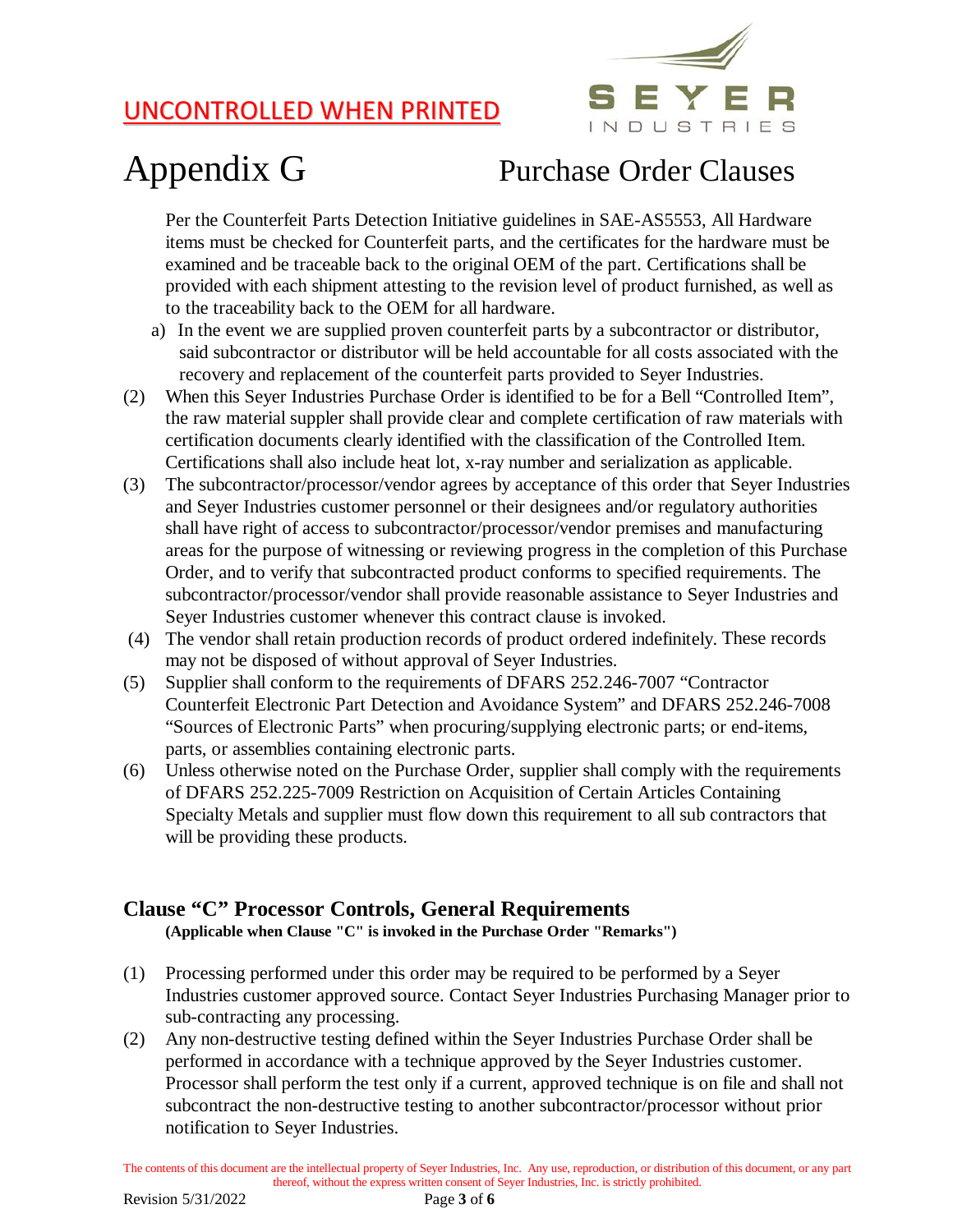

# Appendix G Purchase Order Clauses

- (3) This Seyer Industries Purchase Order may request processes to be performed in accordance with a specific revision level of a specification which is considered to be the most current revision. The processor shall notify Seyer Industries prior to proceeding if a more current revision level is known to the processor. If a revision level is not defined, the most current revision is required
- (4) Certification shall be provided with each shipment to Seyer Industries, attesting to the specifications, drawings, and their revision levels used in processing of the ordered services. The processor shall also provide a current copy of the Bell certification of the process as well as evidence of any techniques
- (5) The subcontractor/processor/vendor agrees by acceptance of this order that Seyer Industries and Seyer Industries customer personnel or their designees and/or regulatory authorities shall have right of access to subcontractor/processor/vendor premises and manufacturing areas for the purpose of witnessing or reviewing progress in the completion of this Purchase Order, and to verify that subcontracted product conforms to specified requirements. The subcontractor/processor/vendor shall provide reasonable assistance to Seyer Industries and Seyer Industries customer whenever this contract clause is invoked.
- (6) Supplier shall notify Seyer Industries if any product that is found to be nonconforming prior to shipment to Seyer Industries. Nonconforming product is subject to approval of Seyer Industries or Seyer Industries customer.
- (7) The processor/vendor shall retain process records of product ordered indefinitely.
- (8) Supplier shall follow FOD prevention practices as outlined in AS 9146 or NAS 412.
- (9) Supplier is not permitted to take photographs of any parts, drawings, or documents unless photographs will be stored and transmitted only via secure methods and only used for this purchase order.
- (10) Supplier shall meet all applicable ITAR, MLA, MA, TAA, and EAR requirements.
- (11) Supplier shall maintain proper DPD controls, and for all Boeing designed MBD parts supplier shall comply with the requirements within D6-51991.
- (12) Approval of proofs, masking aids, or other supplier drawings or shop aids does not absolve the supplier of the responsibility to conform to originally supplied data. Quality acceptance will still be based on the Purchase Order and customer supplied drawings/models.

### **Additional Requirements for Bell Controlled Items**

- (13) Bell Controlled Items will require that the processor performs work only to the "Frozen Planning" after approval by Bell has been obtained.
- (14) Processor shall also provide a copy of the Bell certification for the process that attests to the approval date, as well as a copy of Bell approval for any techniques required for the process performed.
- (15) The processor/vendor shall retain process records of product ordered indefinitely.

### **Additional Requirements for Lockheed Martin Aeronautics Items**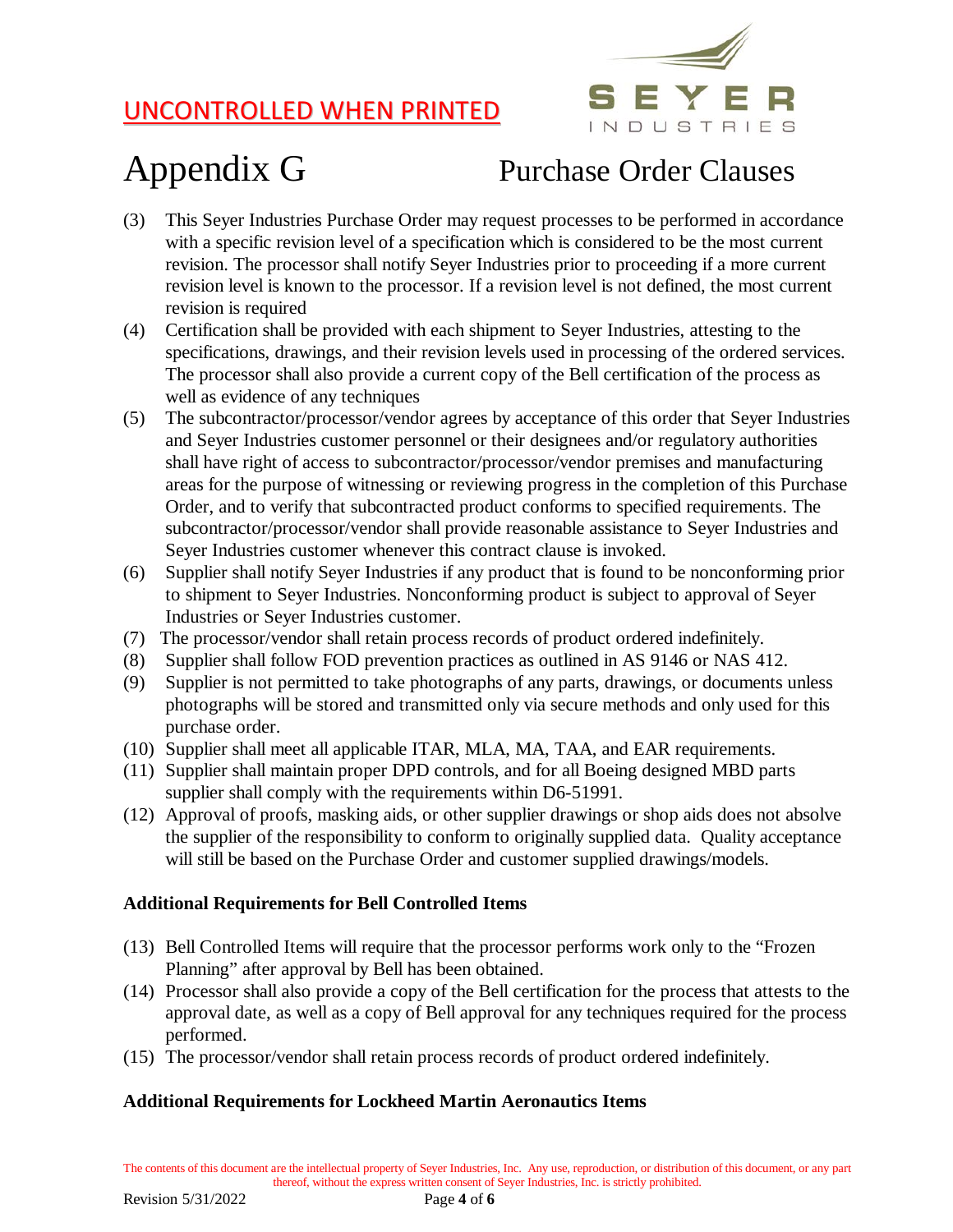

# Appendix G Purchase Order Clauses

- (16) Work to be accomplished in performance of this purchase order is directly related to a Lockheed Martin Corporation purchase order and must be accomplished in accordance with process specification stated/requested on purchase order and Lockheed Martin Aeronautics Company Appendix QJ and Addendum to Appendix QJ.
- (17) Supplier must file and maintain a copy of all purchase orders for Lockheed Martin items and make these available for review by Buyer, upon request.
- (18) Supplier must submit a Certificate of Conformance ("C of C") with a unique certification number containing the following information:
	- 1. Title, specification number (including revision letter), and QCS-001 process code of the process
	- 2. Name and address of the process or NDT facility
	- 3. Lockheed Martin assigned processor number
	- 4. Date the C of C was issued
	- 5. Purchase order and part number
	- 6. Quantity of parts (to include quantity accepted/rejected)
	- 7. Signature and title of authorized quality agent of seller; and
	- 8. Fracture durability classification or serialization when required
- (19) Supplier must ensure parts are suitably wrapped, boxed or racked to guard against shipping damage and apply rust or corrosion protection.
- (20) Supplier must identify specification(s) title, specific revision level(s), and drawing(s) requirements to be performed by a QCS-001 source.
- (21) Supplier shall review testing lab C of C to ensure all required testing has been accomplished and meets all requirements of the testing specification.
- (22) Supplier shall submit all requests for additional QCS-001 process approvals in writing to the buyer.

## **Clause "D" Calibration Controls, General Requirements**

**(Applicable when Clause "D" is invoked in the Purchase Order "Remarks")**

- (1) The calibration company shall perform calibration and shall furnish certifications that state traceability to known national, international, or intrinsic standards of measurement. The date of calibration, the "as received" condition of the item before any adjustments are made and the calibration results shall also be reported. Any change in the calibration company's status relative to registration, whether by election of the calibration company or by determination of a certifying agency or registrar, shall be reported to Seyer Industries prior to performing this calibration.
- (2) For calipers, please assure that the head and stem are also calibrated.
- (3) The calibration company shall retain calibration records of product ordered indefinitely.